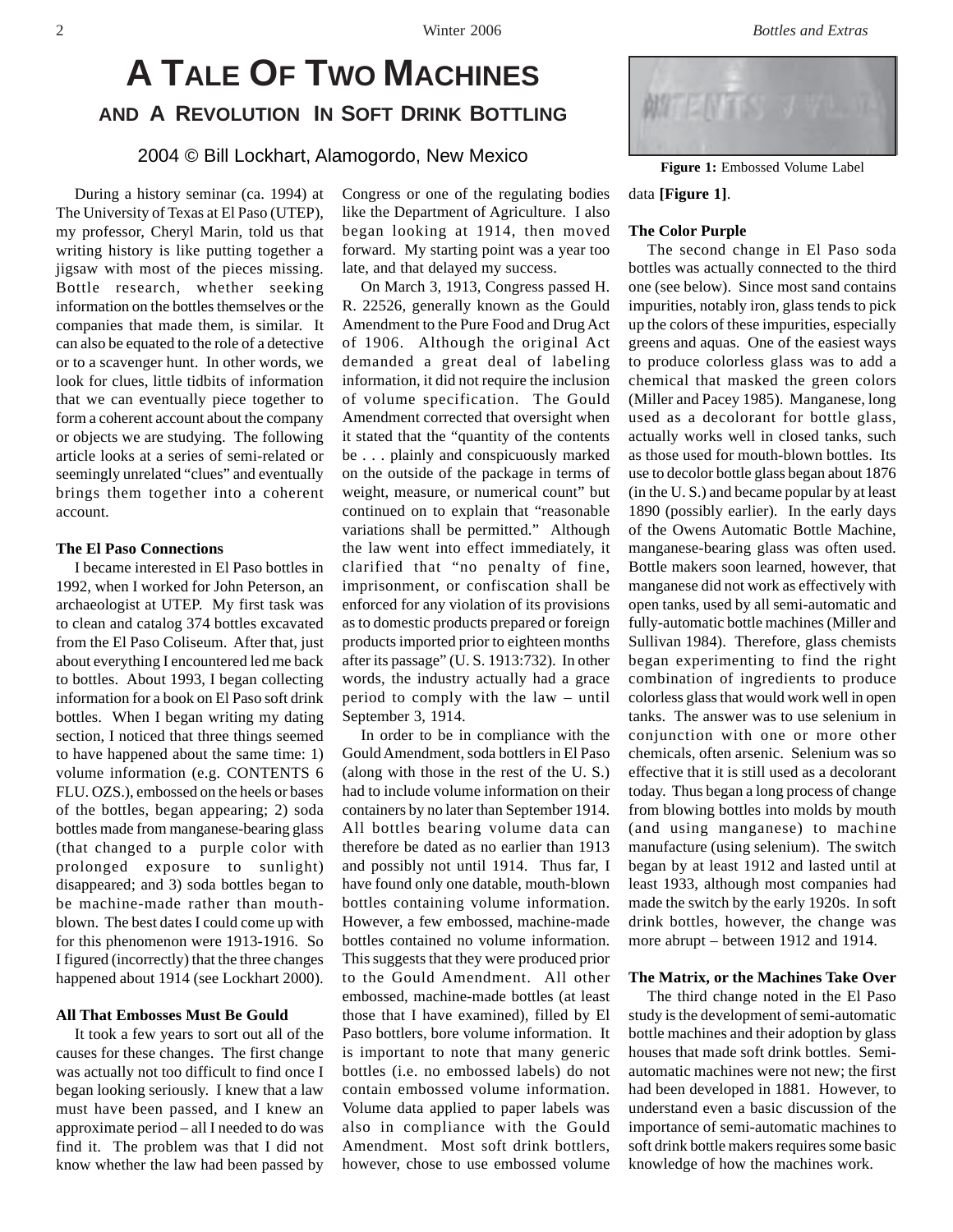Both fully- and semi-automatic machines operate in two stages. In the first stage, two processes operate to form a *parison*, the pre-mold or initial mold. In the first process, the finish (named because it was the *last* stage in the mouth-blown bottle process) is formed. Simultaneously, the second process presses or blows the glass to form a hollow shape. The parison is then transferred to the second mold for the final process where the glass is blown into its desired shape.

The difference between a semiautomatic machine and a fully-automatic machine is simply how the glass is delivered to the parison mold. In a semiautomatic machine, the "gob" of glass is delivered by hand; fully automatic machines deliver the glass mechanically. This means, of course, that there is no way to tell by looking at a bottle whether it was made by a semi-automatic or fullyautomatic machine.

Michael J. Owens invented the first fully-automatic bottle machine, patented the device in 1903, and saw it go into actual production the following year (Turner 1938:106). Unlike many of the previous machines, the Owens machine was a blowand-blow device (the parison was blown, not pressed). The principle under which it operated was similar to those that preceded it, but one aspect was totally unique and remained so. Suction was the method used to introduce the glass into the parison mold. A gob of glass was sucked into the mold and cut off with a "knife." The knife left a distinctive, uneven circular scar on the base of the finished bottle. The parison was then blown into shape and transferred into the final mold.

By 1914, inventors in the glass industry began to develop "gob feeders" for semiautomatic bottle machines in order to convert them to fully-automatic machines



and compete with the success of the Owens machines. Initially, I thought this conversion to automatic machine production explained why bottles with machine-made characteristics began to appear in El Paso about the same time as the 1913-1914 Gould Act demanded that bottlers identify the capacity of their bottles. However, it was a red herring.<sup>1</sup> Gob feeders were not actually introduced into common use until about 1917. The real answer was even more interesting although more complex.

## **The Root of the Red Devil**

The Root Glass Co. is best remembered by most people for its development of the original "hobble-skirt" Coca-Cola bottle in 1915. However, the company is important for a lesser-known invention as well. In 1901, Chapman J. Root established a glass plant in Terre Haute, Indiana, and followed it with a second operation in the same city the next year. The second plant made fruit jars, exclusively, but closed in 1914. The Owens-Illinois Glass Co. purchased the company in 1932 (Toulouse 1971:445-447).

According to Toulouse (1971:445-446), "Beverage bottles were . . . handmade until about 1912," the year the company began to produce all its soft drink bottles on its own semi-automatic bottle machines. The plant began work on the machines in 1905 and used the developing models to make some bottles prior to 1912, but full implementation did not begin until the new machine, known as the "Root Machine" or the "Red Devil," was perfected. Although there is no certain way to tell the difference between bottles made by the semiautomatic process or a fully automatic bottle machine, the early Root (and many other) bottles had a noticeable horizontal seam that circled the neck just below the crown finish **[Figure 2]**. On most later (fully automatic) bottles, the horizontal seam was placed at joint of the neck and finish (i.e., the base of the crown).

Phillip Arbogast had patented a semiautomatic bottle machine in 1881, but practical semi-automatics were not in use in the United States until 1893. They were not used to manufacture small-mouth bottles (such as soft drink bottles) until about four or five years after the introduction of the Owens machine (Davis 1949:207; Scoville 1948:178-1979). By 1909, there were only 19 semi-automatic bottle machines used in small-mouth **Figure 2:** Root Semiautomatic Bottle Finish container production in the United States.

By 1911, the number had grown to 52, and it almost doubled in 1912 to 96. The next significant increase occurred in 1915, when the numbers leaped from 1914's 102 machines to 265 (Turner 1938:108).

Among other things, the increase in semi-automatic machines in 1912 probably reflects the increased use of the machines to produce soft drink bottles. The 1915 increase was almost certainly caused by the use of gob feeders – thereby converting the machines to fully-automatic production. For us, however, the important year is 1912.

# **The Graham Entrance**

Another entrant into the field of semiautomatic bottle machine development was the Graham machine developed by the Graham family who formed the Southern Indiana Glass Co. from the Lythgoe Bottle Co. at Loogootee, Indiana, in 1905. The son of a glass blower, Charles Lythgoe had bought the Caledonia Bottle Co. and renamed it for himself. Joe Graham's first job was with Lythgoe and set the stage for the Graham purchase of the company. Joe began working on a semi-automatic machine in 1906 and had it operational by the following year. The machine was almost fully automatic by 1910.<sup>2</sup> The machine was unique because of its "turnover" design that blew the bottle in the finish-down position during the second stage of the manufacturing operation. The company logo showed an upside down bottle superimposed over a "G" followed by the words "Blown Upside Down" (Keller 1998:17-27; Toulouse 1971:213-215).

The family changed the company name to the Graham Glass Co. in 1907 (Toulouse claimed 1913) and began a program of expansion. In 1910, Robert Graham established a new plant in Okmulgee, Oklahoma, and built the New Lake Park addition the following year. Shortly after that, the Grahams added a branch in Checotah, Oklahoma. The Graham brothers bought the former Citizen's Glass Co. in Evansville, Indiana, in 1912. Business grew to the point where the Evansville plant had the greatest production of any single factory in the U. S. for beer, ginger ale, soda, and general-purpose bottles. In 1916, the Owens Bottle Co. bought the company but continued to run it under the Graham Glass Co. name. The Chacotah plant was sold to the Illinois Glass Co. in 1923. Owens closed the Loogootee plant in 1926 and the Okmulgee branch in 1929 (Keller 1998:21-27;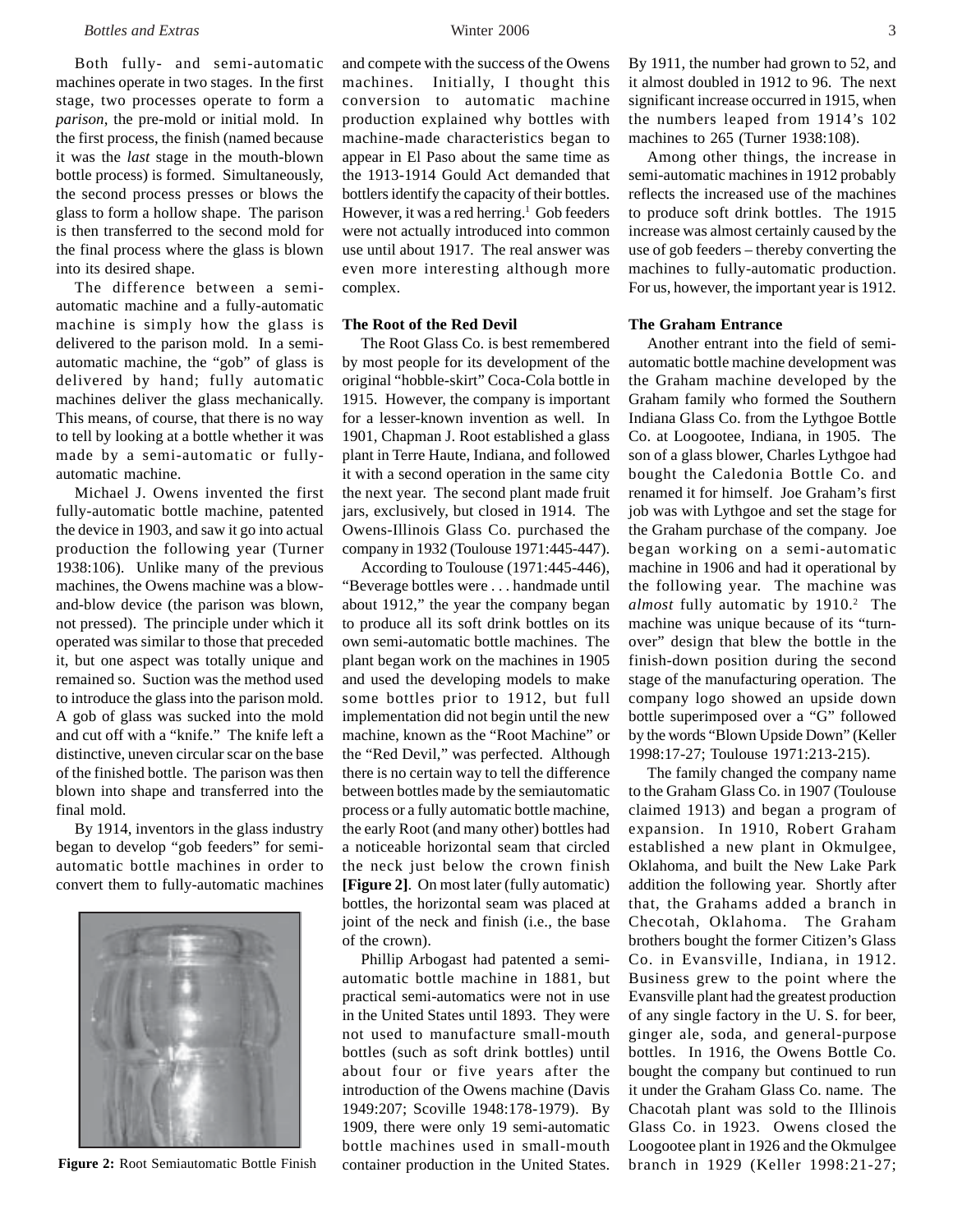Toulouse 1971:213-216). Thus, the Graham family added another automatic bottle machine to the glass-making community.

### **Follow the Leader**

At least 15 glass companies manufactured soft drink bottles and switched to semi-automatic or fully automatic machinery during the early 20<sup>th</sup> century. The trend began, of course, with the American Bottle Co. and the Owens Automatic Bottle Machine in 1905. By 1908, Glenshaw Glass Co. had installed a British Ashley semi-automatic machine,<sup>3</sup> and the Brockway Machine Bottle Co. soon followed with an Olean machine about 1910, the same year the Graham brothers introduced their machine. Root joined the group in 1912, and the Laurens Glass Works obtained a Jersey Devil machine in 1913. Other bottle manufacturers continued to make mouth-blown bottles and waited until as late as the 1920s to convert to fully-automatic machines and bypassed the semi-automatic stage [see **Table 1**].

#### **On the OP Trail**

When Michael R. Miller and I began our research on the bottles of the Southwestern Coca-Cola Bottling Co., a multi-plant operation with branches in both New Mexico and Arizona, we found bottles with interesting marks that were not listed in Toulouse (1971) or any of the other, usual sources. These included OP5S, OP1050, OP5S 76, and OP5S 576 **[Figure 3]**, always embossed in fine-lined characters on the heels of Coca-Cola bottles. Other similarly marked non-Coke bottles include OP62 and OP02 found on El Paso soda bottles from the 1913-1920 period, along with a straight-sided Coke bottle marked OP 37 A **[Figure 4]**.

One of these bottles was a very light blue in color, rather than the Georgia Green color usually found in Coke bottles and others were a very light aqua. Porter (1996:6) claimed that light blue hobbleskirt Coca-Cola bottles were only produced by the Chattanooga Bottle Co. and Laurens Glass Works. That led me to the conclusion that the marks had been used by the

Chattanooga Bottle Co. because Southwestern bought other bottles from the company later but never from Laurens Glass Works. This proved to be another red herring. One problem with this idea is that it does not explain what OP actually means.

A further reading of Porter (1996:4) disclosed that the number 576 was the code used by the Graham Glass Co. for Coca-Cola bottles. He also noted that "until 1920 [there was] no mark but usually a large mold number on the base." Because one of the marks we found on Southwestern Coke bottles contained the number, 576, I submit that the OP marks were actually used on early bottles by Graham Glass Co. Porter further stated that the Okmulgee plant used OG as an identifier from 1920 to 1926. The OP mark in conjunction with 576 and other numbers may well have been used by the Okmulgee plant prior to 1920.

In addition, two six-panel bottles used by Southwestern for different fruit flavors (i.e. not a Coca-Cola bottle) were marked OS 149 G 20 and OS 149 G 23 **[Figure 5]**.

|  |  |  |  |  |  | Table 1: Chronology of Automatic and Semi-Automatic Machine Installation Among Soft Drink Bottle Manufacturers |
|--|--|--|--|--|--|----------------------------------------------------------------------------------------------------------------|
|--|--|--|--|--|--|----------------------------------------------------------------------------------------------------------------|

| $\mathbf{\sim}$                                      |                    |                        |                       |                          |
|------------------------------------------------------|--------------------|------------------------|-----------------------|--------------------------|
| <b>Company</b>                                       | Location           | <b>Type of Machine</b> | <b>Date Installed</b> | <b>Source</b>            |
| American Bottle Co.                                  | Chicago, IL        | Owens Automatic        | 1905                  | Miller & McNichol 2002:6 |
|                                                      | Toledo, OH         |                        |                       | Toulouse 1971:30-33      |
|                                                      |                    |                        |                       |                          |
| <b>American Glass Works</b>                          | Paden, WV          | Unknown                | 1916                  | Toulouse 1971:22-24      |
|                                                      |                    |                        |                       |                          |
| Brockway Machine Bottle Co.                          | Brockwayville, PA  | Olean                  | ca. 1910              | Toulouse 1971:59-62      |
|                                                      |                    |                        |                       |                          |
| Berney-Bond Glass Co.                                | Bradford, PA       | Jersey Devil           | ca. 1915-1917         | Toulouse 1971:70-73      |
|                                                      |                    |                        |                       |                          |
| Coshocton Glass Co.                                  | Chosocton, OH      | Semi-Auto              | 1915                  | Toulouse 1971:102-103    |
| Chattanooga Bottle & Glass Co.                       | Chattanooga, TN    | Unknown                | Unknown               | Toulouse 1971:108-111    |
|                                                      |                    |                        |                       |                          |
| Glenshaw Glass Co.                                   | Glenshaw, PA       | Ashley                 | 1908                  | Toulouse 1971: 211-213   |
|                                                      |                    |                        |                       |                          |
| Graham Glass Co.                                     | Evansville, PA     | Graham                 | 1910                  | Keller 1998:21-27        |
|                                                      |                    |                        |                       | Toulouse 1971:213-216    |
|                                                      |                    |                        |                       |                          |
| Hazel-Atlas Glass Co.                                | Wheeling, WV       | Unknown                | Unknown               | Toulouse 1971:239-242    |
|                                                      |                    |                        |                       |                          |
| Laurens Glass Works                                  | Laurens, SC        | Jersey Devil           | 1913                  | Toulouse 1971234-236     |
|                                                      |                    |                        |                       |                          |
| North Baltimore Bottle Glass Co. North Baltimore, OH |                    | Semi-Auto              | Unknown               | Toulouse 1971:379-380    |
|                                                      |                    |                        |                       |                          |
| Obear-Nester Glass Co.                               | East St. Louis, IL | Semi-Auto              | 1915                  | Toulouse 1971:373-375    |
|                                                      |                    |                        |                       |                          |
| Root Glass Co.                                       | Terre Haute, IN    | Root                   | 1912                  | Toulouse 1971:445-447    |
|                                                      |                    |                        |                       |                          |
| Southern Glass Co.                                   | Vernon, CA         | Hartford-Empire        | 1924                  | Los Angeles Times        |
|                                                      |                    |                        |                       | April 6, 1924            |
| Three Rivers Glass Co.                               | Three Rivers, TX   | Unknown                | Unknown               | Toulouse 1971:494-495    |
|                                                      |                    | Hartford-Empire        | 1924                  | Smith 1989:7-13          |
|                                                      |                    |                        |                       |                          |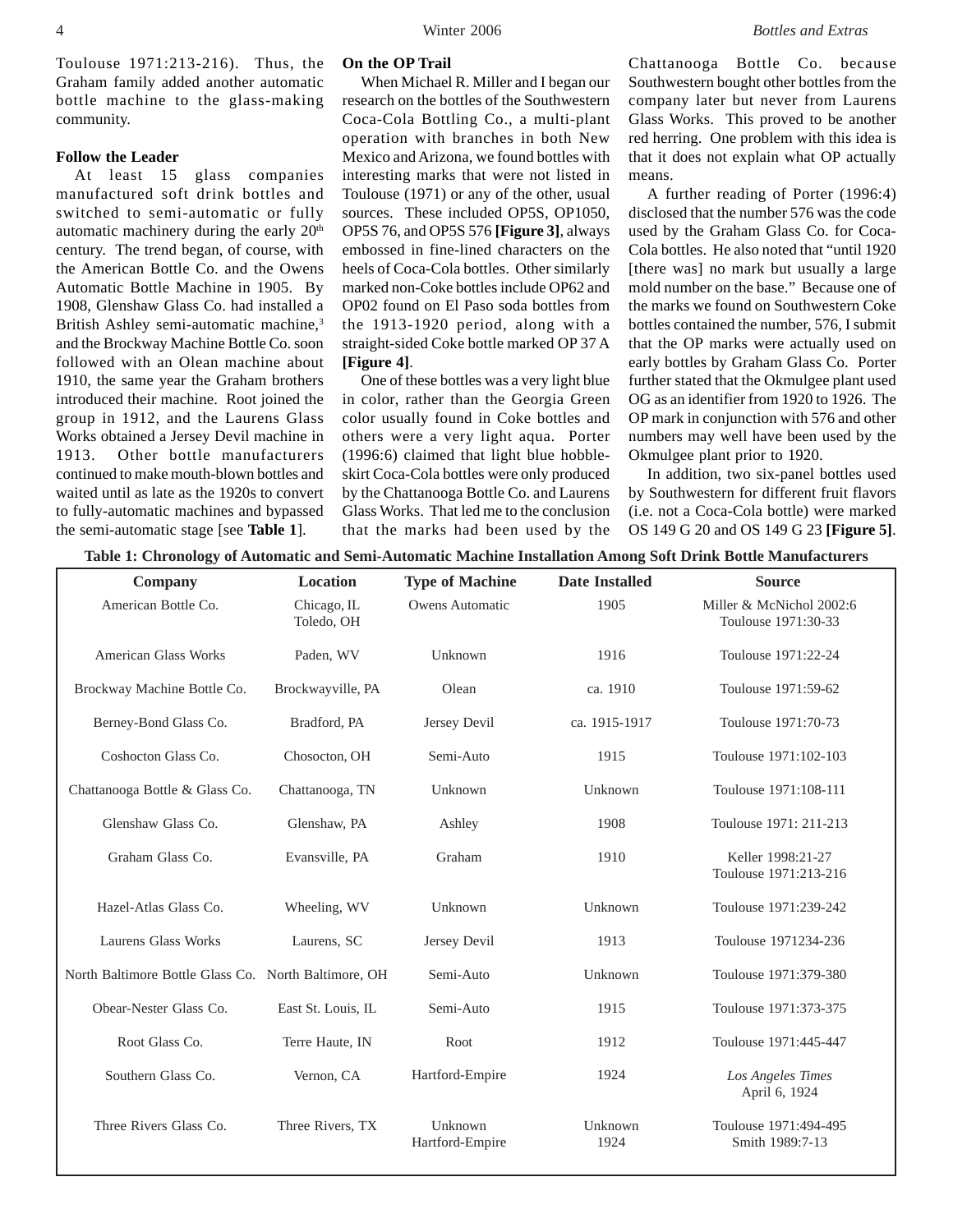



**Figure 4:** OP 37 A Mark (Okmulgee, Oklahoma)



These were used during the same approximate period that the OP bottles were used by Southwestern and may also indicate bottles from the Okmulgee plant. Similar marks are found on six-panel bottles used by the Empire Bottling Works of El Paso (OS 1012) about 1914, the earliest bottles from the Deming Coca-Cola Bottling Works (predecessor to Southwestern) (OS 1102), Woodlawn Bottling Co. (OS 1202P), Magnolia Bottling Co. (OS 1413R), Houston Ice & Brewing Co. (OS 936 A), Triangle Brand (OS 215 S/21), and one of the early Southwestern flavor bottles (OS 1218P) about 1918 **[Figure 6]**.

Keller (1998:28) offered additional information that confirms the above conclusions. He stated:

Bottles produced in Loogootee carried a "model" or order number on the bottom edge followed by a suffix such as LP, LS, or LG (e.g. 513 LS). Bottles produced at the Evansville plant employed a similar coding system. The model or order number was followed with the letters EG and the date (year), e.g. 2436 EG-29. The last two digits indicate the year of the original order (2436 EG-29 would refer to Evansville, 1929), not necessarily the date of manufacture.<sup>4</sup>

If LP, LS, and LG were indicative of Loogootee, then the OP and OS (and OG as per Porter 1996:4) certainly represented Okmulgee. Bottles marked CH indicate the Checotah plant (see below). Codes of ES and EP almost certainly exist for the Evansville plant. Any marks not specifically noted in this study can be dated according to similarly-marked bottles from the Loogootee or Okmulgee plants.

The "P" and "S" following the plant initial are intriguing, but the answer may be simple. In our sample, all bottles marked "P" are Coca-Cola bottles, and all bottles marked "S" are soft drink flavor bottles. In the bottle-making industry, the term "soda" was usually used for soft drink bottles, and the term "private mold" was used for bottles made especially for a specific bottler. In all likelihood, the OP stands for Okmulgee, Private Mold, while the OS means Okmulgee, soda. In addition, the "G" may have indicated the plant's general purpose bottles (e.g. food, household, etc.) or, of course, may have merely stood for Graham.

Speaking only of Coca-Cola bottles,



**Figure 6:** Graham's OS 1413 R Mark (Okmulgee, Oklahoma)

Porter (1999:4) stated that EG was used for the Evansville plant, LSQ for Loogootee, Indiana, and OG for Okmulgee between 1920 and 1926. I submit that the OP and OS heelmarks represented the Okmulgee plant from 1913 (the beginning of machinemade bottles by Graham) to 1920 with OP used on Coke bottles and OS used on other soda bottles. The year, 1920, was the year of the change in systems as shown by the date code for 1920 on two OP bottles. Porter also noted that Coke bottles used a G with a date code in 1927 and the word GRAHAM in 1928 and 1929 (a drawing of a Dec. 25, 1923-patent Coke bottle in with GRAHAM 29 in Jones 1966:33 supports Porter).

David Whitten added two soft drink bottles from his collection with "E," "G," and numbers on the heels (816E G25 from M. & S. W. Co., Covington, Kentucky and 2699E 5 G26 from Epping in Louisville). Casi's Coke Collection (2004) also listed an EG 23 1657 mark. These are almost certainly variations on the EG mark. Whitten also found an 1650LG24 mark, another style noted by Keller (1998:28) from the Loogootee plant. That led to the discoveries of more bottles with marks that fit the description. A mark of 1960E G28 appeared in Pollard (1993:185) on an Orange Crush bottle used in Plattsburgh, New York. Similar marks were found on soda bottles with 4143E G29 (Empire Bottling Works, El Paso), 1865EG25 **[Figure 7]**, and 1865E G28. The last two marks were on the same style of container, a square-bodied soda water bottle from Magnolia Coca-Cola Co., El Paso, made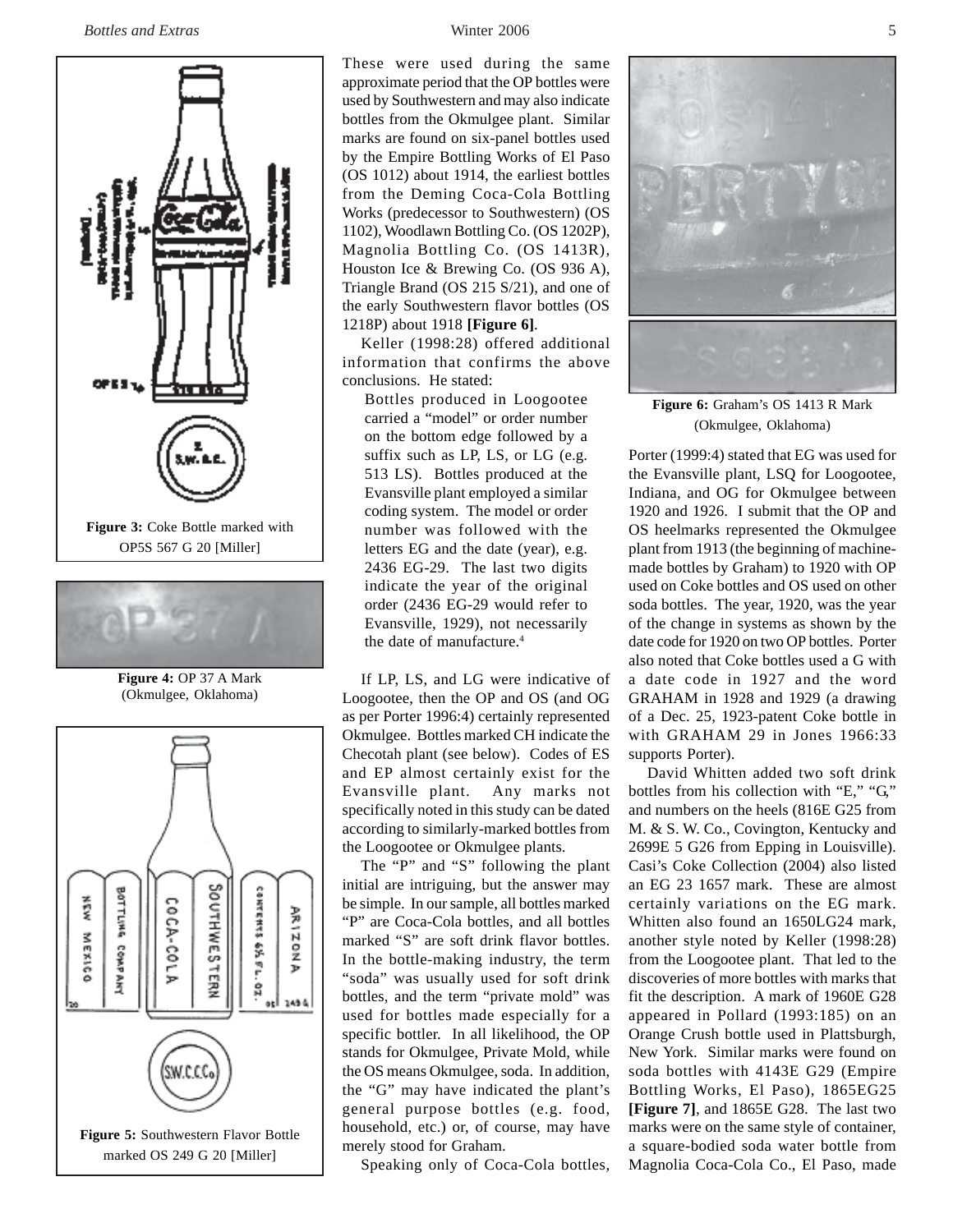

**Figure 7:** Graham's 1865EG25 Mark (Evansville, Indiana)

in two different years. A second style of "square" bottle was also used by Magnolia, and examples of these are marked 1063E G29 and 30E G11439. The earlier style seems to confirm the hypothesis that the three- or four-digit numerals preceding the "E" represent catalog numbers, but the second variation, with two different numbers seems to question it. A close look, however, shows that there is at least one minor variation, the exclusion of several words embossed around the heel on the first bottle, that may indicate the need for a second catalog number. A Triangle Brand soda bottle from El Paso was marked on the heel with CH 243S G 21 **[Figure 8]**, a mark almost certainly used by the Checotah plant from 1920 until the plant's closing in 1923.



**Figure 8:** Graham's CH 243S G 21 Mark (Chacotah, Oklahoma)

Michael M. Elling provided an interpretation for one of the marks. He discovered a bottle embossed 2577 EG 26 7. He noted that the 2577 was the "pattern or contract number" (what we would also call a catalog code); EG identified the plant; 26 was the date code; and 7 was the mold number (personal communication). While we cannot verify the mold number code by historical sources, Elling's interpretation fits the general pattern for codes on Graham bottles. Elling also provided marks from Chero-Cola bottles: 46 EG 22, 46 G 20 2,

46EPR 1, 46 EPR, 46 EG 22 7, 46 EPP, 46 EPR 7, 46LP 2.

This list makes it pretty clear that the initial number (46) is a code for Chero-Cola.

A summary of the Graham codes indicates that EP, ES, and EG all indicated Evansville; OP, OS, and OG stood for Okmulgee; LP, LS, and LG were Loogootee marks; and the CH marks represented Checotah. Available evidence suggests that the use of letter codes to identify each factory and possibly the type of bottle, along with a catalog code, probably began with the use of semi-automatic machinery about 1912. Such codes were at least in use by 1914 or 1915. Date codes were not included until 1920, and it may have taken a few years for all of the engravers to catch on (as was *certainly* the case with the Owens-Illinois engravers two decades later – a full transition in code styles required four years). By 1923, the date codes were solidly in place. Even though the Owens Glass Co. bought the plant in 1916, the factory continued using the Graham system of markings until at least 1930.

## **Where Have All the Illinois Bottles Gone?**

As our research group was looking into the Illinois Glass Co. marks, David Whiten asked if any of us had ever seen a Diamond I mark on a soda bottle. Although the mark is very common on pharmacy bottles and is found on other types, we could only find one soft drink bottle (used by the Empire Products Corp. in El Paso and date coded 29 [1929]) with the mark. Illinois Glass received three licenses from the Owens Bottle Machine Co., one in 1910, probably for the manufacture of whiskey bottles; another in 1911 for the exclusive manufacture of pharmacy bottles; and a final license in 1914 to make "5 to 13 gallon carboys" (Miller & McNichol 2002:7-8). Indeed, all the Diamond I pharmacy bottles we have examined or that have been reported to us were made by an Owens machine (and contained the distinctive Owens scars on the bases).

The exclusive Owens license for soft drink bottle manufacture was obtained by the Ohio Bottle Co. and transferred to the American Bottle Co. in 1905. Illinois Glass, therefore, could not have used the Owens machine to make soft drink bottles during the early years when the company used the Diamond I mark. The company

noted:

In 1920 – just ten years after our installation of the first machine [i.e. the Owens Automatic Bottle Machine] – in order to maintain our place of leadership in the bottle industry, we added another completely new type of Automatic Machine to overcome certain license restrictions which hampered us in the operation of the original. . . . at the present time, on either one or the other of our two types of Automatic Bottle Machines, we can make any type of blown container, with the exception of milk bottles and fruit jars (Illinois Glass Co. 1923).

The 1903 Illinois Glass Co. catalog contained an even 50 styles for soda and related (e.g. ginger ale) bottles **[Figure 9]**. The number had swelled to 89 in the 1908 catalog and 96 in 1911 (Putnam 1965). By the 1920 catalog **[Figure 10]**, however, the company offered only 12 bottle styles for soft drinks. The obvious conclusion is that soda bottle sales had fallen considerably. A very likely implication is that Illinois Glass Co. was still offering mouth-blown soft drink bottles prior to 1920. However, soft drink bottles were included at the end of the machine-made glass section of the 1920 catalog, reflecting the new automatic bottle machine production that began that year.

A bit of explanation and speculation is in order. Most soft drink bottlers were not loyal to their suppliers; in fact, most were quite fickle and would take advantage of any reduction in price, transportation decrease, or temporary sale to improved their own profits. For example, the Southwestern Coca-Cola Bottling Co. used bottles made by at least six manufacturers in 12 years. An examination of El Paso soda bottlers shows that this was common practice. Assuming Illinois Glass Co. was unable to immediately change to machine production of soda bottles during the ca. 1913 shift experienced by the industry in general, it is likely that virtually all of its customers would have transferred their allegiance (and their business) to its competitors. It is also unlikely that Illinois glass would have regained the lost business, even with a shift to machine manufacture in 1920, especially in view of the company's limited selection. Three Rivers Glass Co.,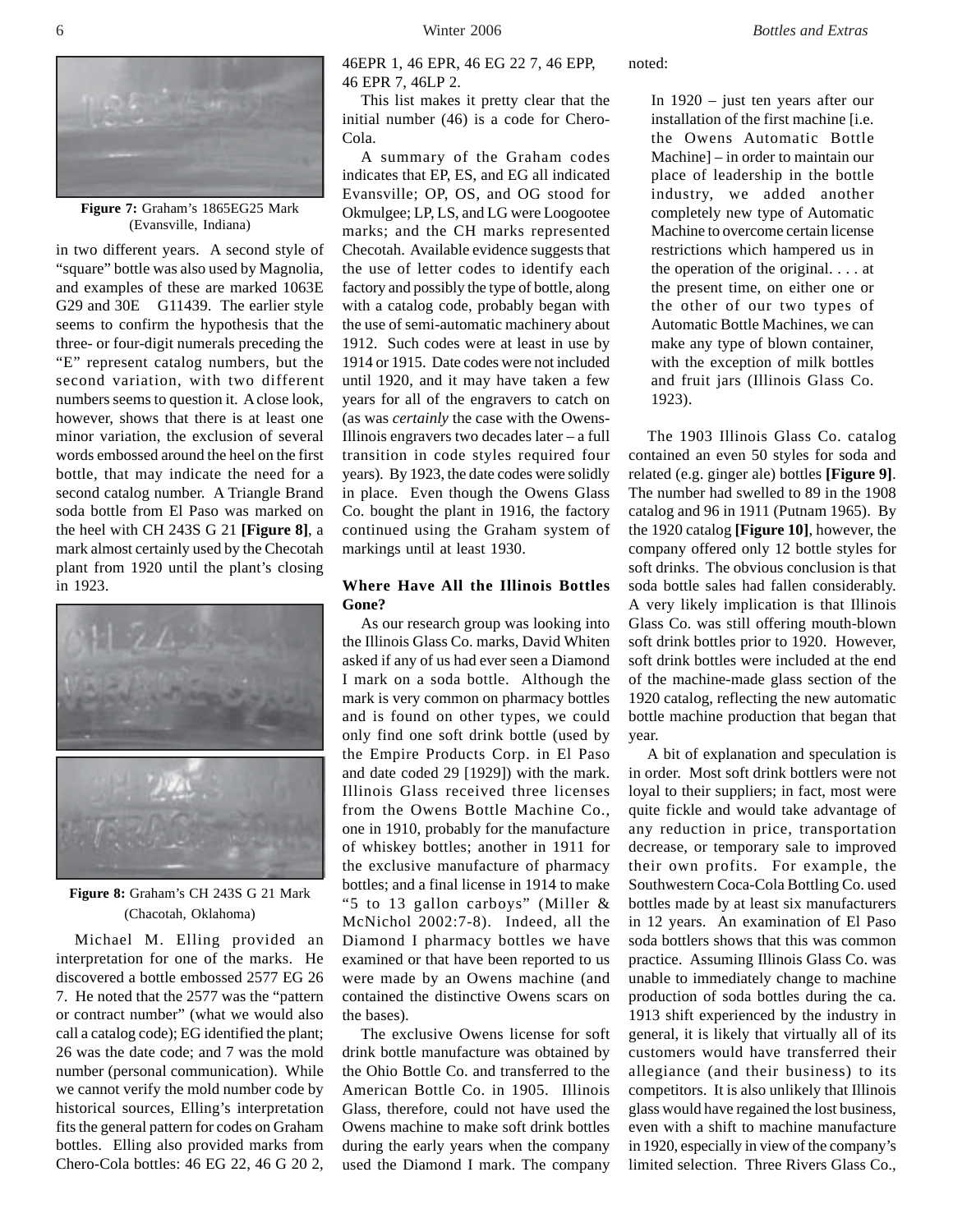*Bottles and Extras* Winter 2006 7



by comparison, offered dozens of styles (see Smith 1989).

# **We** *Can* **Put Humpty Dumpty Together Again**

So, now we have as many pieces to our puzzle as I have been able to find. Of course, it would be nice if we had more pieces, so our answers would be absolute, but that rarely happens in any kind of bottle or historical research. It is time to assemble the pieces to make a sensible picture.

Since it all started with observations about El Paso soft drink bottles, we should first look at those. The solarized purple in bottles indeed faded from the soft drink industry with the advent of machine-made



bottles, so the evidence concurs with the observations. The timing of the new, machine-made soda bottles beginning just prior to the federal requirement for volume embossing also fits the El Paso timetable. Congress passed the Gould Act in early 1913 with enforced compliance no later than September 1914. Since both Root Glass Co. and Graham Glass Co. had perfected their semi-automatic soda bottle machines by 1912, and other companies were already using similar machines, it is reasonable to assume that machine-made glass production (at least in soda bottles) was available in much of the industry prior to the deadline for compliance to the Gould Act. Machine-made soda bottles (made by

companies other than the Owens-licensed American Bottle Co.), therefore, were into the mainstream of soft drink bottlers by 1913, so some bottles were produced without the volume information.

Our look at the OP and OS marks on bottle heels is, of course, a bit of a side trip, but much of our research findings come as a result of serendipitous connections while looking for something else. This particular side trip combines the research conducted by Mike and I in our search for marks on bottles used by the Southwestern Coca-Cola Bottling Co. with published findings to produce a new chronology for Graham Glass Co. bottles as shown in **Table 2**.

Serendipitous research is also associated with the last unconnected thread of our deductive research. Because the Illinois Glass Co. had captured the Owens license for making pharmacy bottles and one of the licenses for whiskey bottle production, they were restricted to using Owens machines exclusively for these containers. The company was therefore constrained to use mouth-blown production for soft drink bottles. As a result, they could not compete with companies using the Red Devil and other machines to produce soda bottles. Evidence from the Illinois Glass Co. catalogs shows that production was, indeed, greatly reduced. David was correct – the Illinois Glass Co. was not producing many (if any) soft drink bottles during the time period when the Diamond I bottles were produced.

I hope that this account has helped to show a bit of the procedure that goes into bottle research. Generally, publications only show the final results – with no hint

**Table 2: Graham Glass Co. Manufacturer's Mark Chronology**

| <b>Mark</b>   | Location | <b>Plant</b> | <b>Bottle Type</b> | Dates*          | <b>Source</b>                     |
|---------------|----------|--------------|--------------------|-----------------|-----------------------------------|
| $OP**$        | Heel     | Okmulgee     | Coca-Cola          | 1910-1920       | Lockhart                          |
| $OS **$       | Heel     | Okmulgee     | Soda               | 1910-1923       | Lockhart                          |
| $OG +$        | Heel?    | Okmulgee     | Coca-Cola          | 1920-1926       | Porter (1966:4)                   |
| $LP+$         | Heel?    | Loogootee    | Coca-Cola?         | 1910-1920       | Keller (1998:28)                  |
| $LS +$        | Heel     | Loogootee    | Soda?              | 1910-1923       | Keller (1998:28)                  |
| $LG+$         | Heel?    | Loogootee    | Unknown            | $1910 - 1920$ ? | Keller (1998:28)                  |
| $LSQ$ †       | Heel?    | Loogootee    | Coca-Cola          | 1920-1926       | Porter (1996:4)                   |
| EG †††        | Heel     | Evansville   | Coca-Cola, Soda    | 1920-1926       | Porter (1996:4); Keller (1998:28) |
| $CH ++$       | Heel     | Checotah     | Soda               | 1920-1923       | Lockhart                          |
| $G$ tt        | Heel?    | All Plants   | Coca-Cola          | 1927            | Porter (1996:4)                   |
| <b>GRAHAM</b> | Heel?    | All Plants   | Coca-Cola          | 1928-1929       | Porter (1996:4)                   |
|               |          |              |                    |                 |                                   |

\* With the exception of those provided by Porter, all dates are the best estimate of the author based on bottles observed, data provided by collectors, and information from sources.

\*\* These marks are usually (maybe always) accompanied by numbers and may include two-digit date codes by at least 1920.

† These marks may include numbers, but the inclusion of the date codes is currently unknown.

†† This mark is accompanied by two-digit date codes and probably other mold numbers.

‡ Frequently, the "E" and "G" are separated in the coding (e.g. 1865E G25).